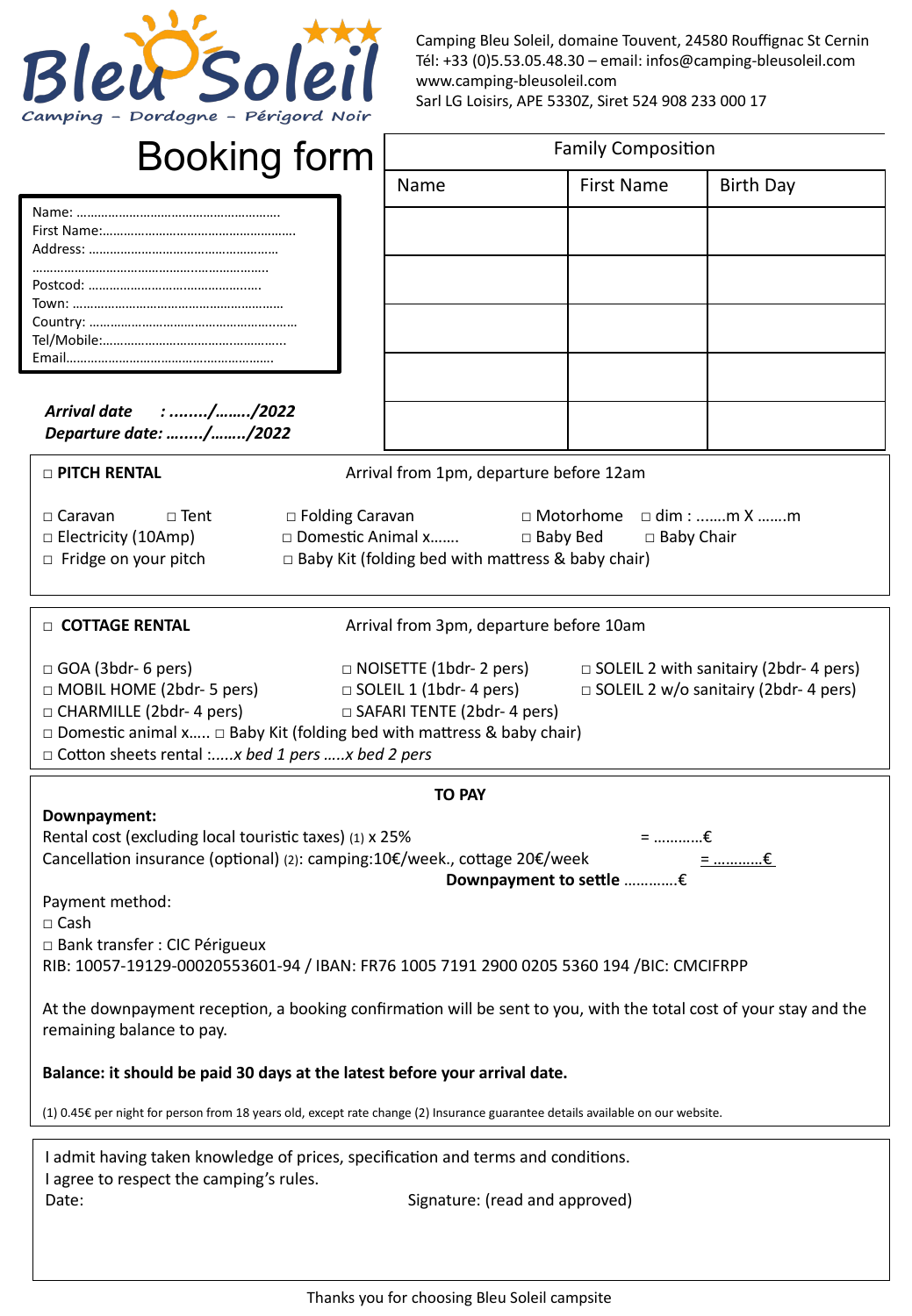

Camping Bleu Soleil, domaine Touvent, 24580 Rouffignac St Cernin Tél: +33 (0)5.53.05.48.30 – email: infos@camping-bleusoleil.com www.camping-bleusoleil.com Sarl LG Loisirs, APE 5330Z, Siret 524 908 233 000 17

# **SALES TERMS AND CONDITIONS CAMPING BLEU SOLEIL**

### BOOKING:

•By the online-reservation system with secure payment on our web-site

•By filling in of the reservation form on our web-site.

•By downloading and printing of the reservation form on our web-site and to send to: Camping Bleu Soleil, Domaine Touvent, 24580 Rouffignac St Cernin, France. •By phone: 0033 (0) 5 53 05 48 30 / 0033 (0)6 76 60 55 52.

•You receive as soon as possible the « confirmation of availability ».

•After the reception of the « confirmation of availability » The booking will be effective only after the payment of the booking deposit within the 10 days after the confirmation of the option by the owners. For the rented lodgings (chalets, mobil home, lodge tents): 25% of the total amount of the stay + optional cancellation insurance (20 € per week of renting for the lodgings and 10 € per week of renting for the camping pitches)

•After the reception of your down payment we will send you a « booking option ». Then the reservation is following this confirmation constraining for the two parties.

•If we did not receive your down payment within 10 days after the dating of the « confirmation of availability » your right to the reservation expires.

•The balance of your stay has to be paid 30 days before the intended day of arrival without any reminder from the campsite. In the absence of payment within this period, your booking will automatically be considered as cancelled and the deposit previously charged will be kept by the Camping Bleu Soleil. If you make a booking equal to or fewer than 30 days before the day of arrival, the totality of the stay will have to be paid.

Upon receipt of final payment, the reservation is final. We will send you a « booking confirmation »..

# CANCELLATION INSURANCE:

In order to be recognized any cancellation MUST be sent by post, fax or email.

The cancellation insurance is not compulsory, it covers the repayment of the sums of money paid to the campsite, and actually received by the latter, in accordance with the terms of the initial booking contract save the booking costs (which are kept by the campsite) and the cancellation insurance. In case of cancellation of your stay, for whatever reason it is, if you haven't beforehand subscribed to a cancellation insurance, the deposit will not be reimbursed nor will the booking costs. The inclusive price of this service is 10 € per week of renting of a camping pitch and 20€ per week of renting of a chalet, mobil home or a lodge tent.

The tenant has to be covered by a civil liability insurance for any damage he might cause and he denies the campsite's responsibility in case of damage due to tree branch fall, bad weather, broken glass, natural disaster or theft.

Extract guarantees of the cancellation insurance available online on the website.

#### MODES OF PAYMENT:

•You can pay as follow:

On the camp-site in cash money, By bank transfer for the account of SARL LG Loisirs: - CIC Périgueux RIB: 10057-19129-00020553601-94 - IBAN: FR76 1005 7191 2900 0205 5360 194 - BIC : CMCIFRPP

You can pay with « bank and credit cards » on the camp-site.

•By every payment please indicate your reservation-name clearly as well as the arrival- and the departure dates!